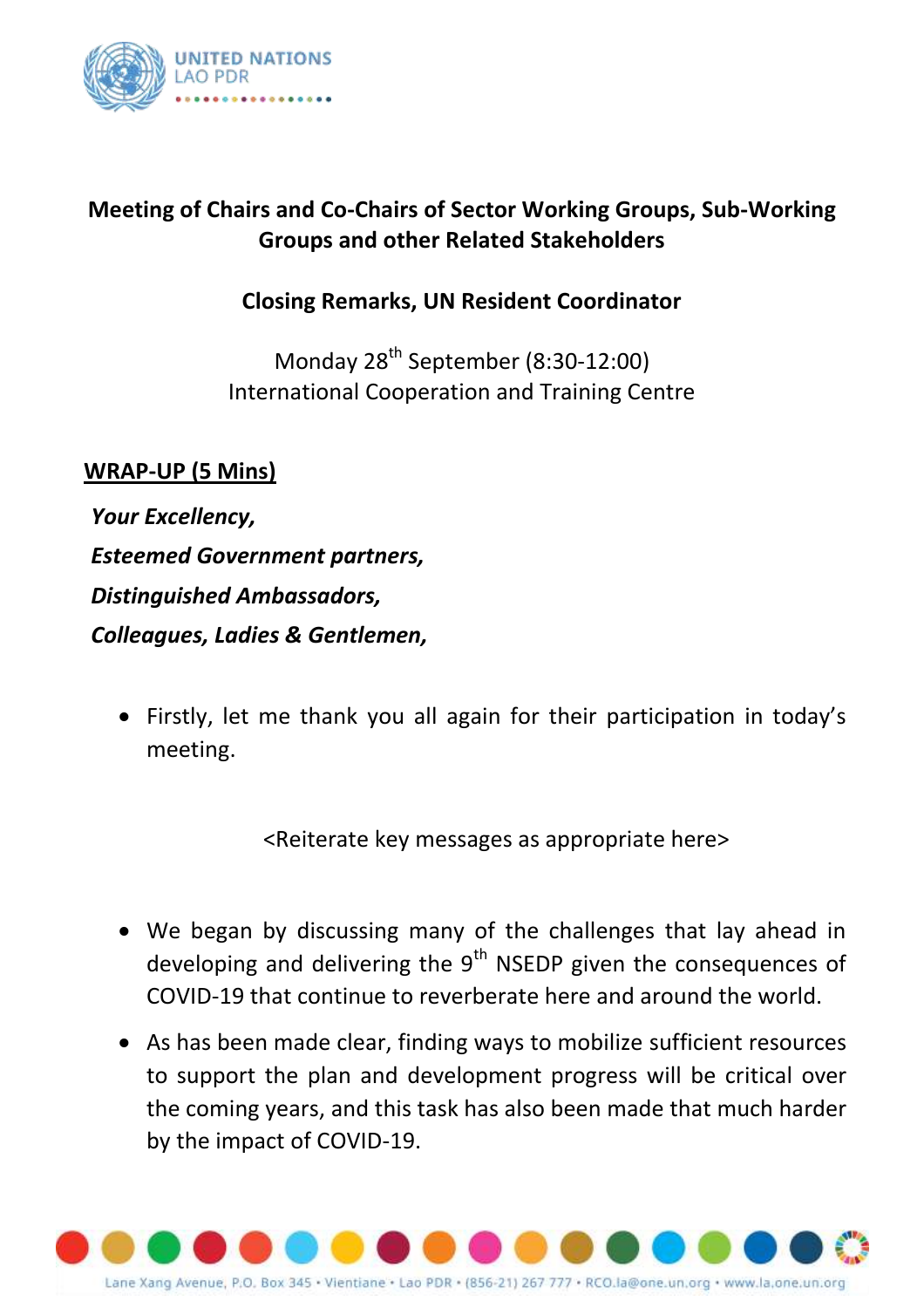

- I have maintained to the Vice-minister the commitment on behalf of the UN to support the Government of Lao PDR in this crucial task.
- Looking ahead, there are 3 key principles that I would emphasize as critical factors for the months ahead through to the Round Table Meeting.
- **Firstly**, having reached, through an inclusive process, a *solid, credible plan* is the foundation for development, and also for succeeding in raising support, allocating against priorities and attracting additional resources, both in the form of international support, and private investment.
- This is why the effort that we now put in into the development of the  $9<sup>th</sup>$  NSEDP is so important. This includes all of the points emphasized by Vice Minister Kikeo this morning:
	- o to consider the changed circumstances as a result of COVID-19, and what this means for the targets and core assumptions behind the plan;
	- o to prioritize amongst the priorities, and make the smart investments; and
	- o to think carefully about the appropriate sequencing of investments and priorities over the short, medium, and longer term.
- **Secondly**, the plan needs to be backed by a robust *implementation* structure, so that it guides and motivates decisions and policies along the way.
- That is why having a well-designed, and well-populated monitoring and evaluation framework is critical, and one of the Ministry and Planning and Investment's highest priorities over the coming months.